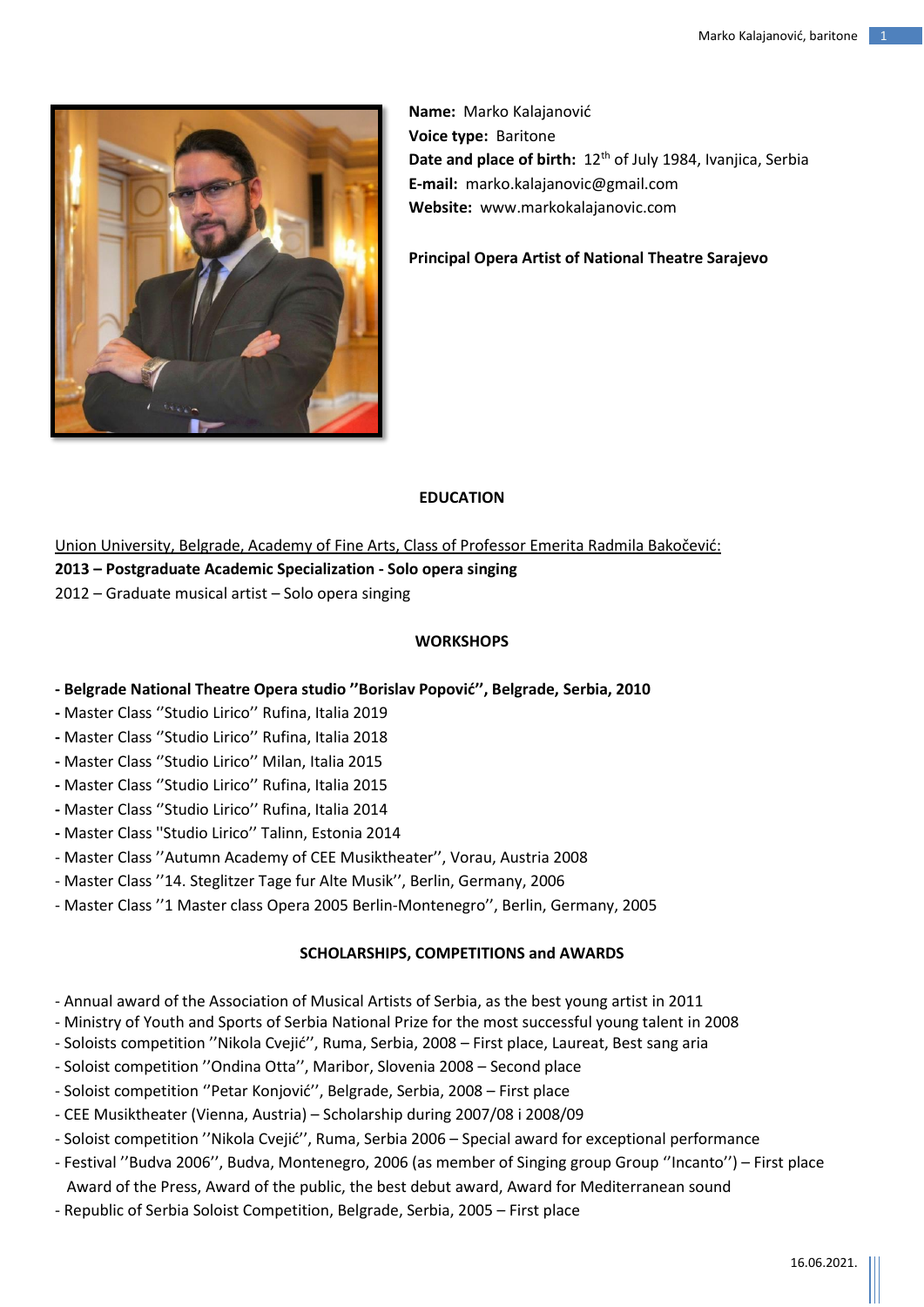- Schools of Music of Serbia Festival, Bačka Topola, Serbia, 2004 First place and Special award
- Soloist competition ''Vatroslav Lisinski'', Belgrade, Serbia, 2002 First place

### **OPERA ROLES REPERTOIRE**

- Giuseppe Verdi ''Un ballo in maschera'' *Renato* (Belgrade, Sarajevo)
- Giuseppe Verdi ''Attila'' *Ezio* (Belgrade)
- Giuseppe Verdi ,,Don Carlos'' *Rodrigo* (Sarajevo)
- Giuseppe Verdi ''La Traviata'' *Germont* (Sarajevo, Belgrade)
- *-* Gioachino Rossini ''Il Barbiere di Siviglia'' *Figaro* (Sarajevo)
- Pyotr Ilyich Tchaikovsky ''Eugene Onegin'' *Eugene Onegin* (Belgrade, Sarajevo)
- Francesco Cilea ''Adriana Lecouvreur'' *Michonet* (Belgrade)
- Giacomo Puccini ''La Boheme'' *Marcello* (Belgrade, Maribor, Zagreb, Sarajevo, Podgorica)
- Wolfgang Amadeus Mozart ''Don Giovanni'' *Don Giovanni* (Sarajevo, Belgrade)
- Wolfgang Amadeus Mozart ,,Die Zauberflöte'' *Papageno* (Sarajevo)
- George Bizet ''Carmen'' *Escamillo* (Belgrade, Maribor, Sarajevo)
- Gaetano Donizetti ''Lucia di Lamermoor'' *Enrico* (Belgrade)
- Gaetano Donizetti ''L'elisir d'amore'' *Belcore* (Belgrade, Maribor, Zagreb)
- Gaetano Donizetti ''Don Pasquale'' *Malatesta* (Sarajevo)
- Gaetano Donizetti ''Le Convenienze ed Inconvenienze Teatrali Viva la mamma'' *Biscroma* (Novi Sad)
- Gaetano Donizetti ''Le Convenienze ed Inconvenienze Teatrali Viva la mamma'' *L'impresario* (Sarajevo)
- *-* Bedřich Smetana ,,Prodaná nevěsta'' *Krušina (Sarajevo)*
- Jakov Gotovac ''Ero the Joker'' *Sima* (Sarajevo)
- Gian Carlo Menotti ,,The Thelephone'' **–** *Ben (Sarajevo)*
- Stanislav Binički ''Na uranku'' *Redžep Aga* (East New Sarajevo)
- Don Marco Frisina ''In hoc signo'' *Costantino il Grande* (Belgrade)
- Svetislav Božić ''Melancholy dreams of Count Sava Vladislavić'' *Nikola Tesla* (Belgrade)
- Philip Glass ''Les Enfants Terribles'' *Paul* (Belgrade)
- Zlatan Vauda ''The House of the Hedgehog'' *The Hedgehog* (Sarajevo)
- Jasmin Osmanagić ''Alma'' *Babo Alibeg* (Sarajevo)
- Asim Horozić ''The Dragon of Bosnia'' *– Smail-aga Čengić* (Sarajevo)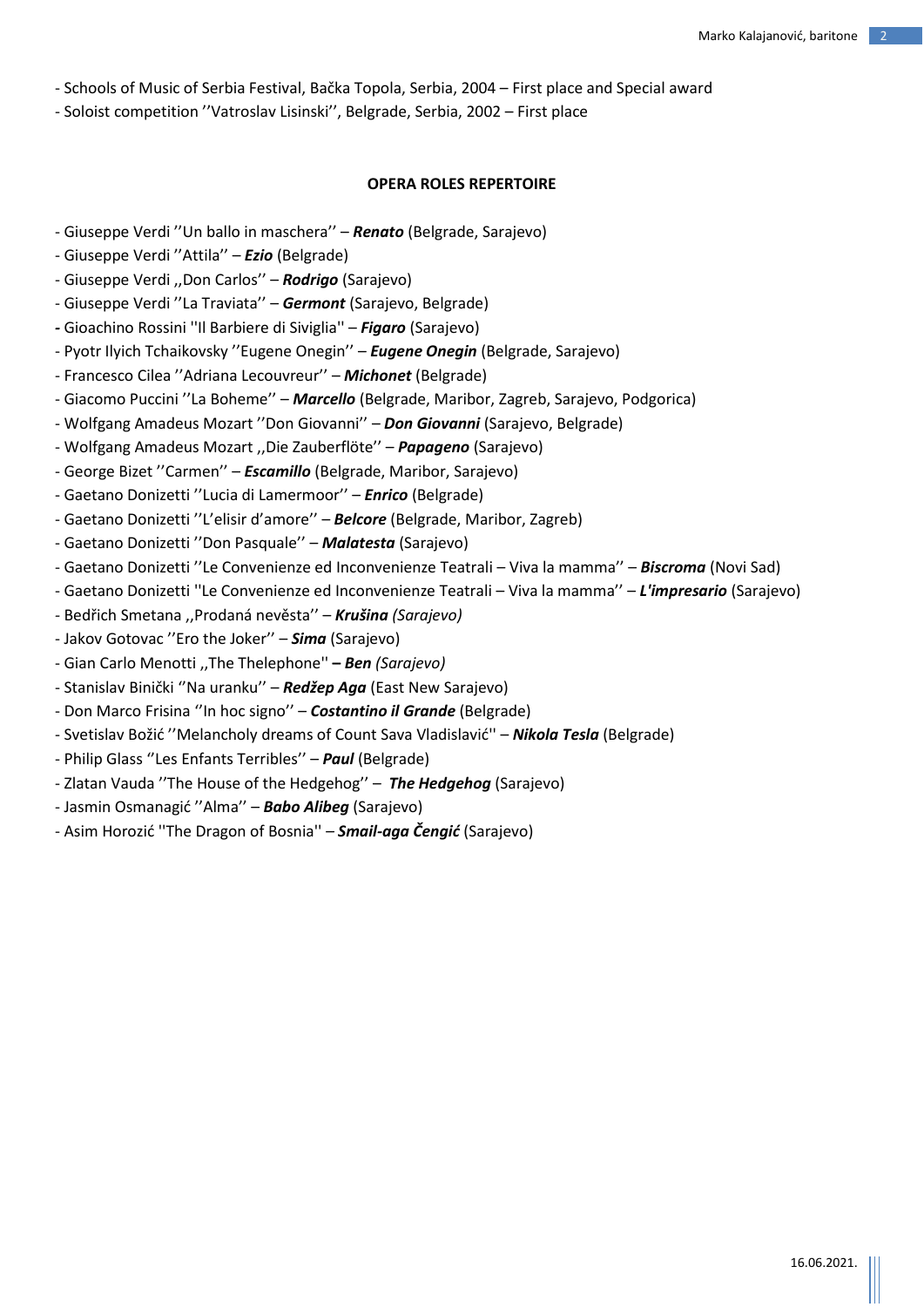### **OPERA PRODUCTIONS**

### **NATIONAL THEATRE SARAJEVO, Bosnia and Herzegovina**

**- Giuseppe Verdi ''Un ballo in maschera'' –** *Renato* Conductor: Andrija Pavlič Director: Ognian Draganoff 13.11.2010. / 12.02.2011. / 16.06.2011.

### **- Giuseppe Verdi ''La Traviata'' –** *Germont*

Conductor: Andrija Pavlič / Илья Гайсин / Ana Zorana Brajović / Josip Šego Director: Ognian Draganoff 05.04.2011. / 07.06.2014. / 30.09.2014. / 31.10.2014. / 22.09.2015. / 26.02.2016. / 15.04.2016. / 04.03.2017. 19.09.2017. / 14.02.2018. / 09.10.2018. / 28.01.2020.

### **- Giuseppe Verdi ,,Don Carlos'' –** *Rodrigo*

Conductor: Ivo Lipanović Director: Goran Golovko 14.12.2019. / 11.02.2020.

#### **- Gioachino Rossini ,,Il Barbiere di Siviglia'' –** *Figaro*

Conductor: Giovanni di Stefano Director: Francesco Esposito 06.12.2018. / 24.05.2019.

### **- Pyotr Ilyich Tchaikovsky ''Eugene Onegin'' –** *Onegin*

Conductor: Ivo Lipanović Director: Ognian Draganoff 24.04.2012. / 22.06.2012.

### **– Giacomo Puccini ''La Boheme –** *Marcello*

Conductor: Dario Vučić Director: Ivan Leo Lemo 23.03.2019. / 02.04.2019. / 17.04.2019. / 11.06.2019. / 11.09.2019. / 04.02.2020. / 25.03.2022. / 25.03.2022.

### **- Wolfgang Amadeus Mozart ''Don Giovanni'' –** *Don Giovanni*

Conductor: Dario Vučić Director: Aleksandar Ilić 23.04.2016. / 04.05.2016. / 17.05.2016. / 17.06.2014. / 15.04.2017. / 11.11.2017.

# **- Wolfgang Amadeus Mozart ,,Die Zauberflöte'' –** *Papageno* Conductor: Josip Šego Director: Muhamed Hrustanović

14.04.2018. / 16.04.2018. / 04.05.2018. / 26.01.2019. / 06.04.2019.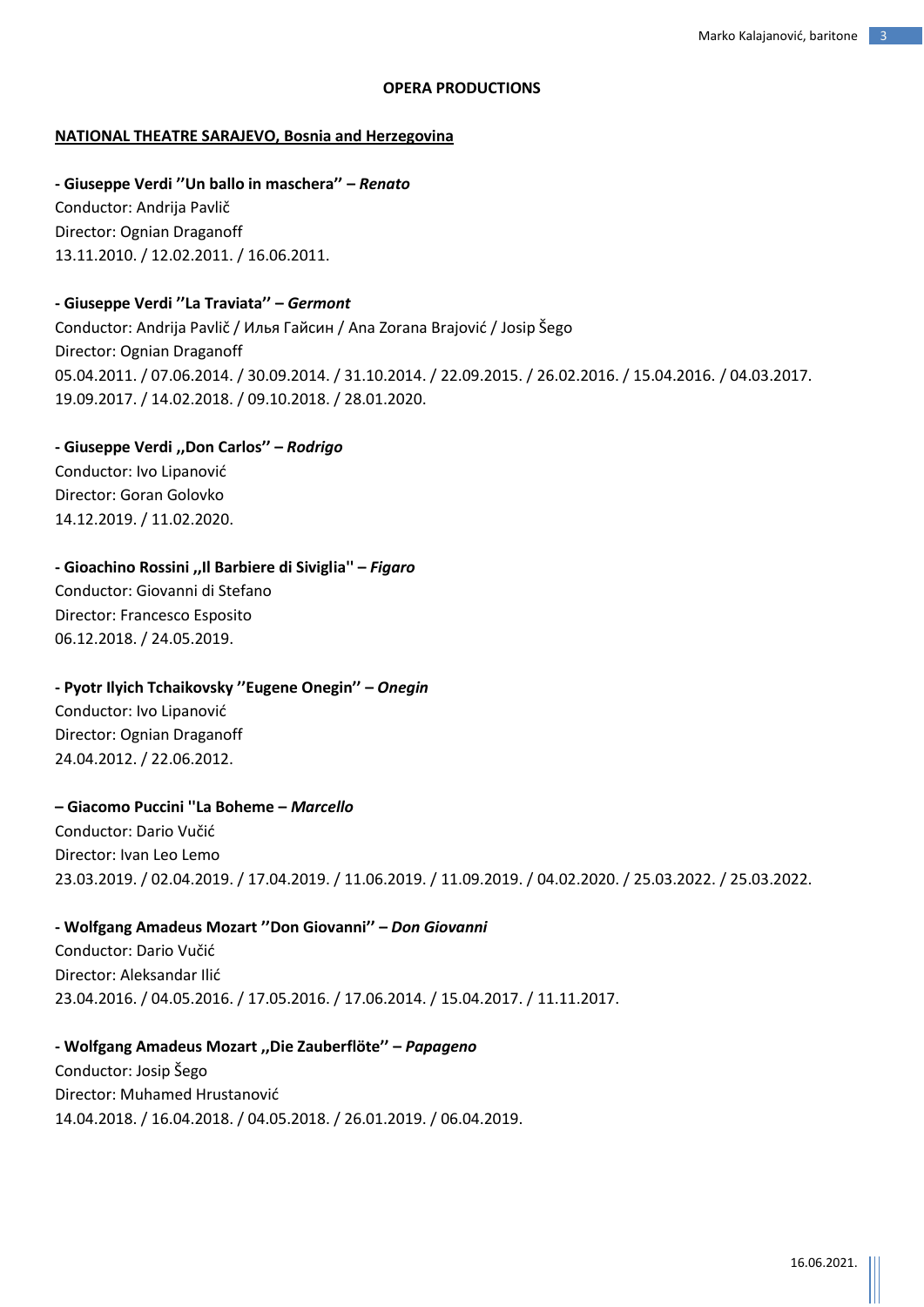**- G. Bizet ''Carmen'' –** *Escamillo* Conductor: Robert Homen Director: Dora Ruždžak Podolski 10.12.2011. / 30.04.2013. (*Festival ''Mostar spring'' – Mostar, Bosnia I Hercegovina*) / 17.06.2014.

**- Gaetano Donizetti ''Don Pasquale'' –** *Malatesta* Conductor: Dario Vučić Director: Ognian Draganoff 07.02.2015. (*Opening of the Festival ''Sarajevo Winter''*)

**- Gaetano Donizetti ,,Le Convenienze ed Inconvenienze Teatrali – Viva la mamma'' –** *L'impresario* Conductor: Ana Zorana Brajović / Nenad Tešić Director: Aleksandar Nikolić 16.12.2017. / 18.12.2017. / 09.01.2018. / 10.02.2018. / 06.03.2018.

# **- Bedřich Smetana ,,Prodaná nevěsta'' –** *Krušina*

Conductor: Josip Šego Director: Jelena Bosančić 30.11.2021. / 02.12.2021. / 03.03.2022.

# **- Jakov Gotovac ''Ero the Joker'' –** *Sima*

Conductor: Robert Homen Director: Krunoslav Cigoj 22.11.2014. / 13.01.2015. / 17.02.2015. / 02.04.2015. 23.05.2015. (*Festival ''Mostar spring'' – Mostar, Bosnia I Hercegovina*)

### **- Gian Carlo Menotti ,,The Thelephone'' –** *Ben*

Conductor: Dario Vučić Director: Aleksandar Nikolić 29.04.2022. / 11.06.2022.

### **- Zlatan Vauda ''Hedgehog's house'' –** *The Hedgegog*

Conductor: Dario Vučić Director: Ferid Karajica 25.03.2011. / 07.04.2011. / 25.10.2016. / 21.11.2016. / 27.12.2016. / 28.03.2017. / 31.05.2017. / 04.10.2017.

**- Jasmin Osmanagić ''Alma'' –** *Babo Alibeg* Conductor: Dario Vučić Director: Ferid Karajica 10.11.2012.

**- Asim Horozić ,,The Dragon of Bosnia'' –** *Smail-aga Čengić* Conductor: Nada Matošević Director: Ozren Prohić 15.12.2016. / 21.01.2016. / 14.02.2017. / 13.03.2017. / 05.05.2017. 22.05.2018. (*Festival ''May opera evenings'' – Skopje, Macedonia*)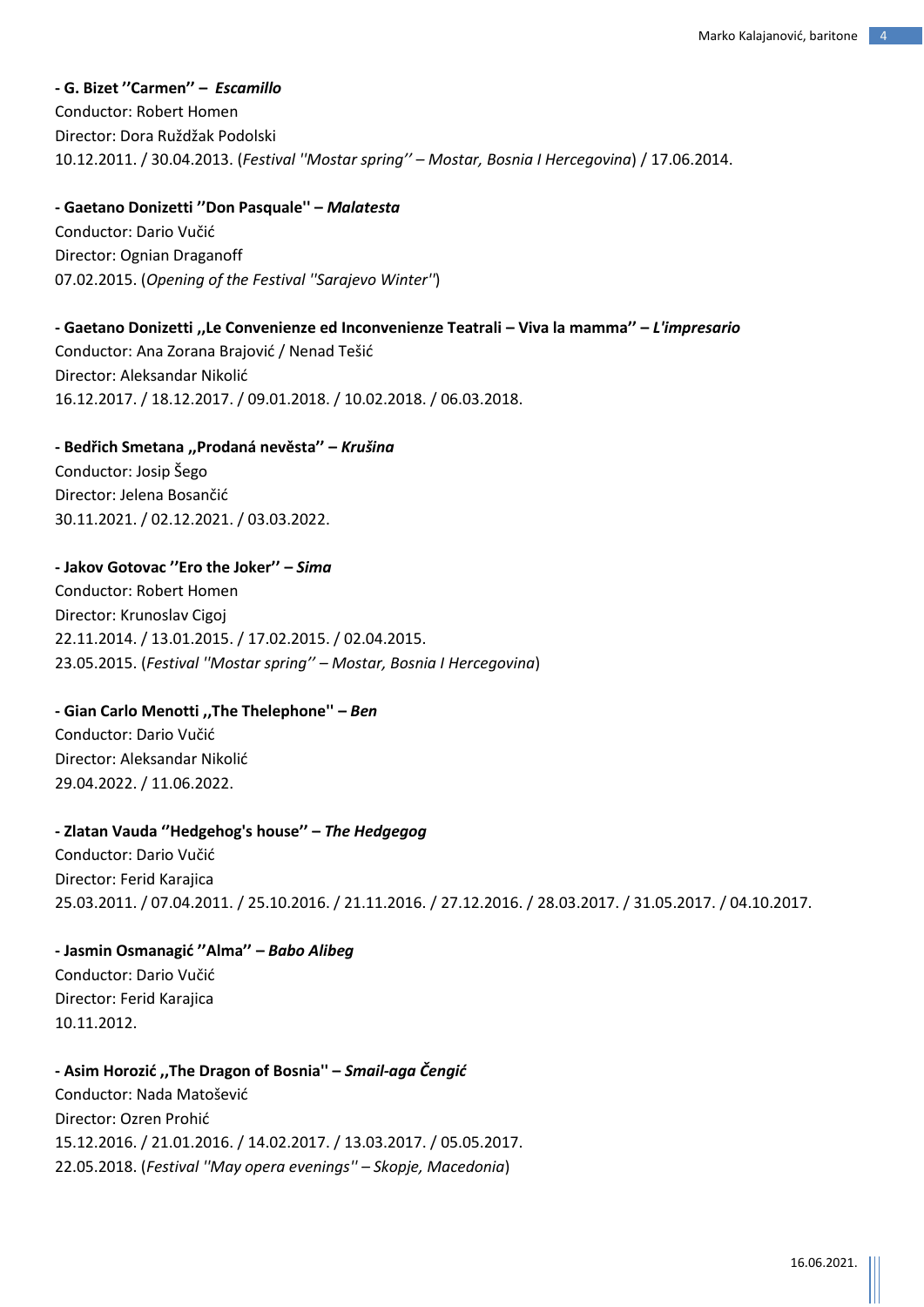### **NATIONAL TEATRE IN BELGRADE, Serbia**

**- Giuseppe Verdi ''Un ballo in maschera'' –** *Renato* Conductor: Ana Zorana Brajović Director: Božidar Đurović 29.01.2011. / 27.04.2011. / 04.06.2011. / 14.09.2011. / 28.11.2013. / 27.11.2014.

**- Giuseppe Verdi ''Attila'' –** *Ezio* Conductor: Dejan Savić / Đorđe Pavlović Director: Dejan Miladinović 25.06.2011. / 18.04.2015.

**- Giuseppe Verdi ''La Traviata'' –** *Germont* Conductor: Đorđe Pavlović Director: Borislav Popović 12.03.2016.

**- Pyotr Ilyich Tchaikovsky ''Eugene Onegin'' –** *Onegin* Conductor: Вячеслав Редя / Đorđe Pavlović Director: Radoslav Zlatan Dorić 29.09.2012. / 04.06.2014.

**- Francesco Cilea ''Adriana Lecouvreur'' –** *Michonet* Conductor: Đorđe Pavlović Director: Radoslav Zlatan Dorić 02.02.2011. / 18.03.2017. / 07.06.2017.

**- Giacomo Puccini ''La Boheme'' –** *Marcello* Conductor: Đorđe Pavlović / Zorica Mitev Vojnović / Dejan Savić Director: Predrag Protić 26.04.2014. / 18.10.2014. / 17.01.2015. / 28.01.2016. / 20.02.2016. / 25.05.2016.

**- George Bizet ''Carmen'' –** *Escamillo* Conductor: Ana Zorana Brajović / Zorica Mitev Vojnović Director: Nebojša Bradić 05.02.2014. / 13.12.2015. / 30.01.2016.

**- Gaetano Donizetti "Lucia di Lamermoor" –** *Enrico* Conductor: Zorica Mitev Vojinović Director: John Ramster 17.11.2015

**- Wolfgang Amadeus Mozart ,,Don Giovanni'' –** *Don Giovanni* Conductor: Dijana Cvetković Director: Alberto Triola 15.06.2022.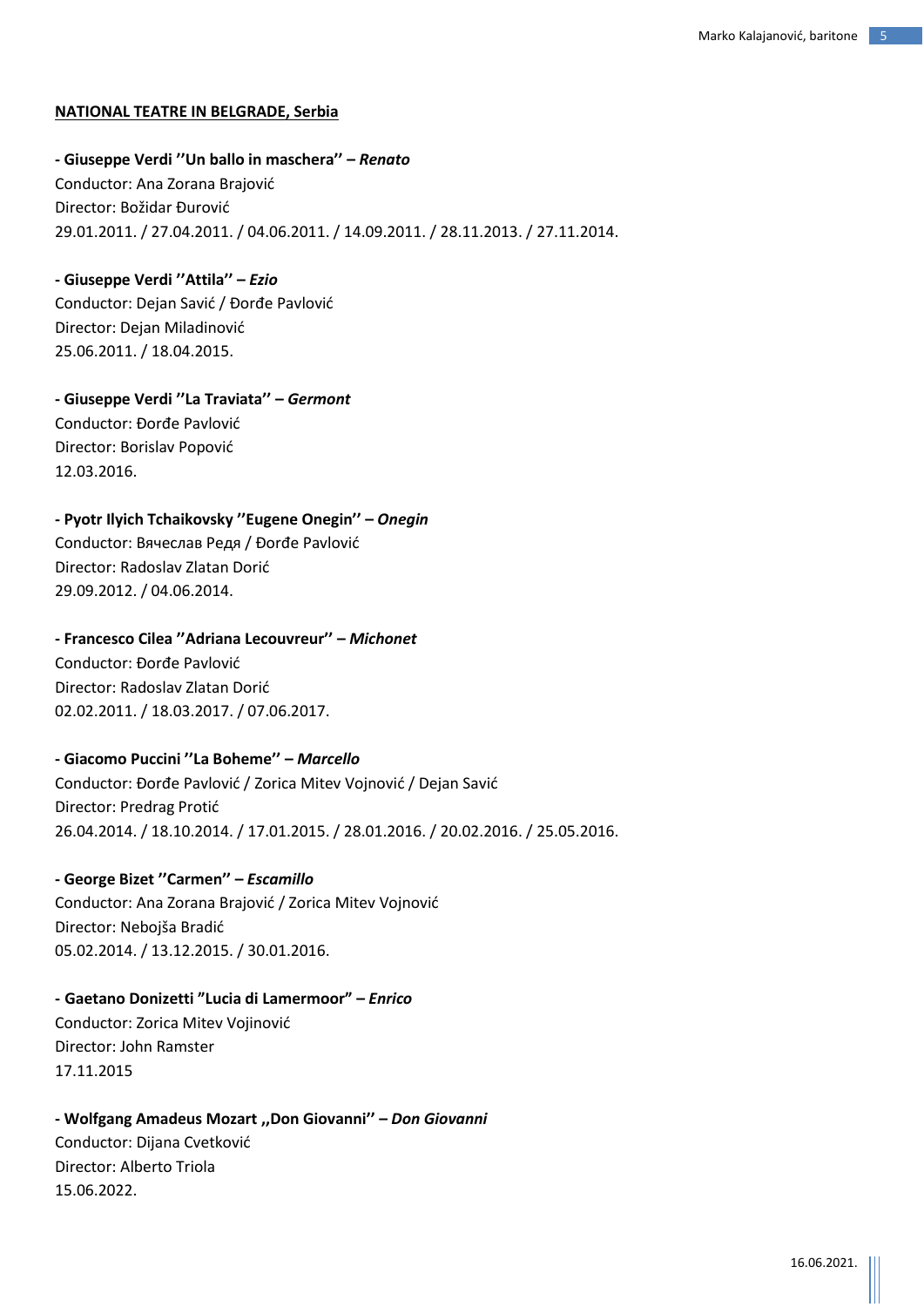# **- Gaetano Donizetti ''L'elisir d'amore'' –** *Belcore* Conductor: Zorica Mitev Vojnović Director: Plamen Kartaloff 13.10.2012. / 14.05.20 14. / 14.03.2015.

### **- Don Marco Frisina ''In hoc signo'' –** *Costantino il Grande*

Conductor: Dejan Savić Director: Dejan Miladinović 08.10.2013. **(World Premiere)** / 09.10.2013. / 10.10.2013. / 03.03.2014.

**- Svetislav Božić ''Melanhlični snovi grofa Save Vladislavića'' –** *Nikola Tesla* Conductor: Đorđe Pavlović Director: Aleksandar Nikolić 28.02.2015. **(World Premiere)**

### **SLOVENE NATIONAL THEATRE IN MARIBOR, Slovenia**

### **- Giacomo Puccini ''La Boheme'' –** *Marcello*

Conductir: Marko Letonja / Simon Robinson / Marco Boemi / David T. Heusel Director: Janusz Kica 01.10.2010. / 03.10.2010. / 05.10.2010. / 07.10.2010. / 09.10.2010. / 13.10.2010. / 10.12.2010. / 11.12.2010. 11.01.2011. / 13.01.2011. / 15.01.2011. / 17.01.2011. / 28.12.2011. / 29.12.2011.

### **- Gaetano Donizetti ''L'elisir d'amore'' –** *Belcore*

Conductor: Benjamin Pionier / Simon Robinson Director: Pier Francesco Maestrini 01.06.2012. / 02.06.2012. / 03.06.2012. / 05.06.2012. / 06.06.2012. / 08.06.2012. 13.07.2012. / 14.07.2012. (*Festival ,,Opera in Piazza Giuseppe di Stefano'' – Oderzo, Italia*) 12.12.2012. / 13.12.2012. / 15.12.2012. / 12.02.2014. / 13.02.2014. / 14.02.2014.

### **- George Bizet ''Carmen'' –** *Escamillo*

Conductor: Benjamin Pionnier / Simon Robinson Director: Philippe Arlaud 01.02.2013. / 03.02.2013. / 05.02.2013. / 07.02.2013. / 09.02.2013. / 16.02.2013. / 18.02.2013. / 14.06.2013. 15.06.2013.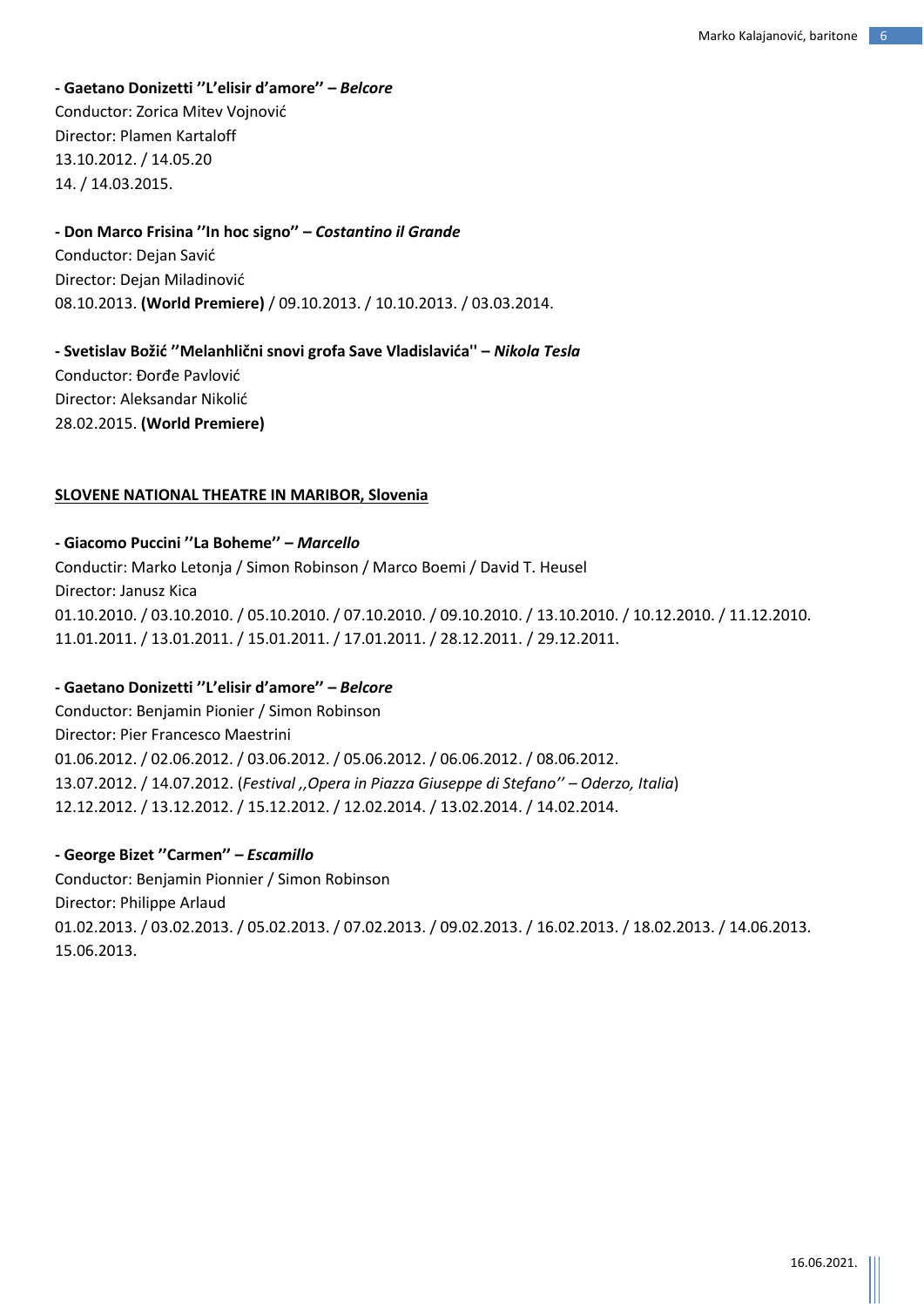# **CROATIAN NATIONAL THEATRE IN ZAGREB, Croatia**

**- Giacomo Puccini ''La Boheme'' –** *Marcello* Conductor: Josip Šego Director: Arnaud Bernard 18.10.2011. / 22.10.2011. / 24.10.2011. / 27.10.2011.

**- Gaetano Donizetti ''L'elisir d'amore'' –** *Belcore* Conductor: Pietro Rizzo / Ivan Josip Skender Director: Cesare Lievi 17.02.2012. / 24.02.2012. / 28.02.2012. / 02.03.2012.

### **SERBIAN NATIONAL THEATRE IN NOVI SAD, Serbia**

**- Gaetano Donizetti ''Le Convenienze ed Inconvenienze Teatrali – Viva la mamma'' –** *Biscroma* Conductor: Aleksandar Kojić Director: Vojislav Soldatović 14.05.2010. / 22.05.2010.

### **MONTENEGRIN NATIONAL THEATRE IN PODGORICA, MONTENEGRO**

**- Giacomo Puccini ,,La Boheme'' –** *Marcello* Conductor: Alberto Veronesi Director: Andrea Tocchio 21.01.2020. / 23.01.2020. / 25.01.2020.

### **THEATRE DUŠKO RADOVIĆ U BEOGRADU, Serbia**

**- Philip Glass ''Les Enfants Terribles'' –** *Paul* Director: Bojan Đorđev 06.12.2009. / 07.12.2009. / 19.12.2009. / 11.12.2009.

# **CULTURAL CENTER ISTOČNO NOVO SARAJEVO, BOSNA I HERCEGOVINA**

**-S. Binički ,,Na uranku'' –** *Redžep Aga* Conductor: Alma Aganspahić Director: Ljubomir Božović 23.05.2017. / 25.05.2017. / 27.06.2017.